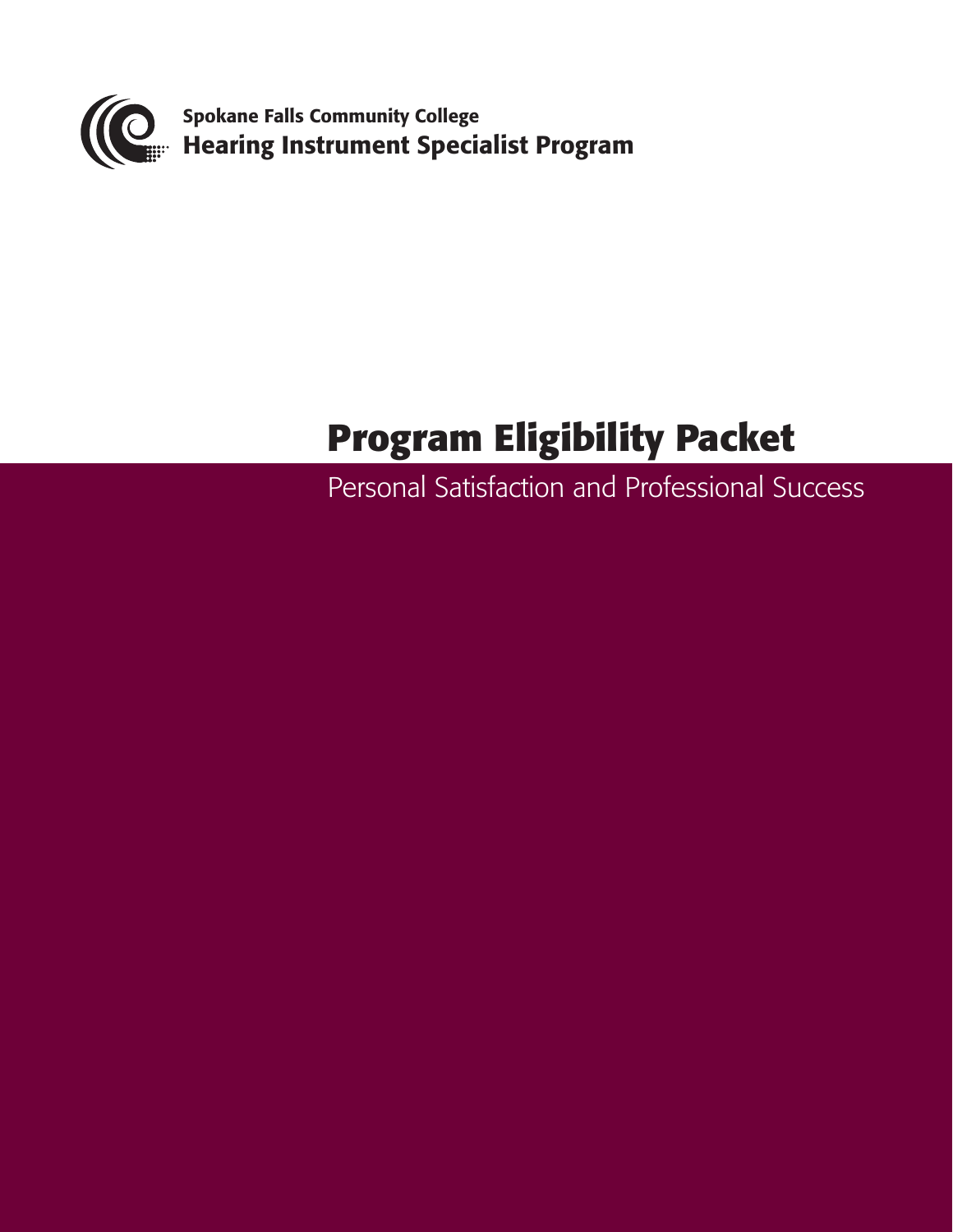# HIS Student Eligibility Checklist

### Use this list to guide you through the eligibility process for the HIS program.

| Industry related degree or licensed dispenser will receive priority registration. Otherwise, if you<br>submitted an application the previous year and did not receive a registration date, resubmit this application in<br>October. Seating is limited, and seats are awarded on a first-come, first-served basis. |                                                                                                |  |  |  |  |
|--------------------------------------------------------------------------------------------------------------------------------------------------------------------------------------------------------------------------------------------------------------------------------------------------------------------|------------------------------------------------------------------------------------------------|--|--|--|--|
| <b>SFCC Application for Admission complete by visiting:</b>                                                                                                                                                                                                                                                        |                                                                                                |  |  |  |  |
| sfcc.spokane.edu/Apply-Now                                                                                                                                                                                                                                                                                         |                                                                                                |  |  |  |  |
| Have official transcripts (unopened) of all college coursework you want evaluated sent to:                                                                                                                                                                                                                         | Spokane Falls Community College. For Questions contact SFCC.Transcripts@sfcc.spokane.edu       |  |  |  |  |
| <b>Assessment testing:</b>                                                                                                                                                                                                                                                                                         |                                                                                                |  |  |  |  |
| Contact SFCC.NewStudentOrientation@sfcc.spokane.edu or call 509-533-3401                                                                                                                                                                                                                                           |                                                                                                |  |  |  |  |
| If you're not able to attend labs on campus, you will need to find a hearing center in your area to<br>complete your lab assignments. Please see the Fast Facts on the last page of this packet for more information.                                                                                              |                                                                                                |  |  |  |  |
| Hearing Instrument Specialist Eligibility Packet completed and delivered to program.                                                                                                                                                                                                                               |                                                                                                |  |  |  |  |
| <b>Student Information Questionnaire</b><br><b>Supplemental Essay</b>                                                                                                                                                                                                                                              |                                                                                                |  |  |  |  |
| Submit the above two forms<br>By mail:                                                                                                                                                                                                                                                                             |                                                                                                |  |  |  |  |
| Spokane Falls Community College<br><b>Hearing Instrument Specialist Program</b><br>MS 3190, 3410 W Whistalks Way<br>Spokane WA 99224-5288                                                                                                                                                                          | Or FAX: 509-533-3489<br>Or email:<br>Scan and email copy to<br>kristi.johnson@sfcc.spokane.edu |  |  |  |  |
|                                                                                                                                                                                                                                                                                                                    |                                                                                                |  |  |  |  |
| Call 509-533-4326 or email kristi.johnson@sfcc.spokane.edu to verify all Eligibility forms have<br>been received.                                                                                                                                                                                                  |                                                                                                |  |  |  |  |
| We register seats starting in May until the program enrollment is full.                                                                                                                                                                                                                                            |                                                                                                |  |  |  |  |
|                                                                                                                                                                                                                                                                                                                    |                                                                                                |  |  |  |  |
| beginning of Fall quarter.                                                                                                                                                                                                                                                                                         | Make arrangements to attend a mandatory, on-campus, HIS program orientation session at the     |  |  |  |  |
|                                                                                                                                                                                                                                                                                                                    |                                                                                                |  |  |  |  |
|                                                                                                                                                                                                                                                                                                                    |                                                                                                |  |  |  |  |
|                                                                                                                                                                                                                                                                                                                    |                                                                                                |  |  |  |  |
|                                                                                                                                                                                                                                                                                                                    |                                                                                                |  |  |  |  |

Tuition needs to be paid to ensure program enrollment at Spokane Falls Community College. Read the entire packet for helpful information.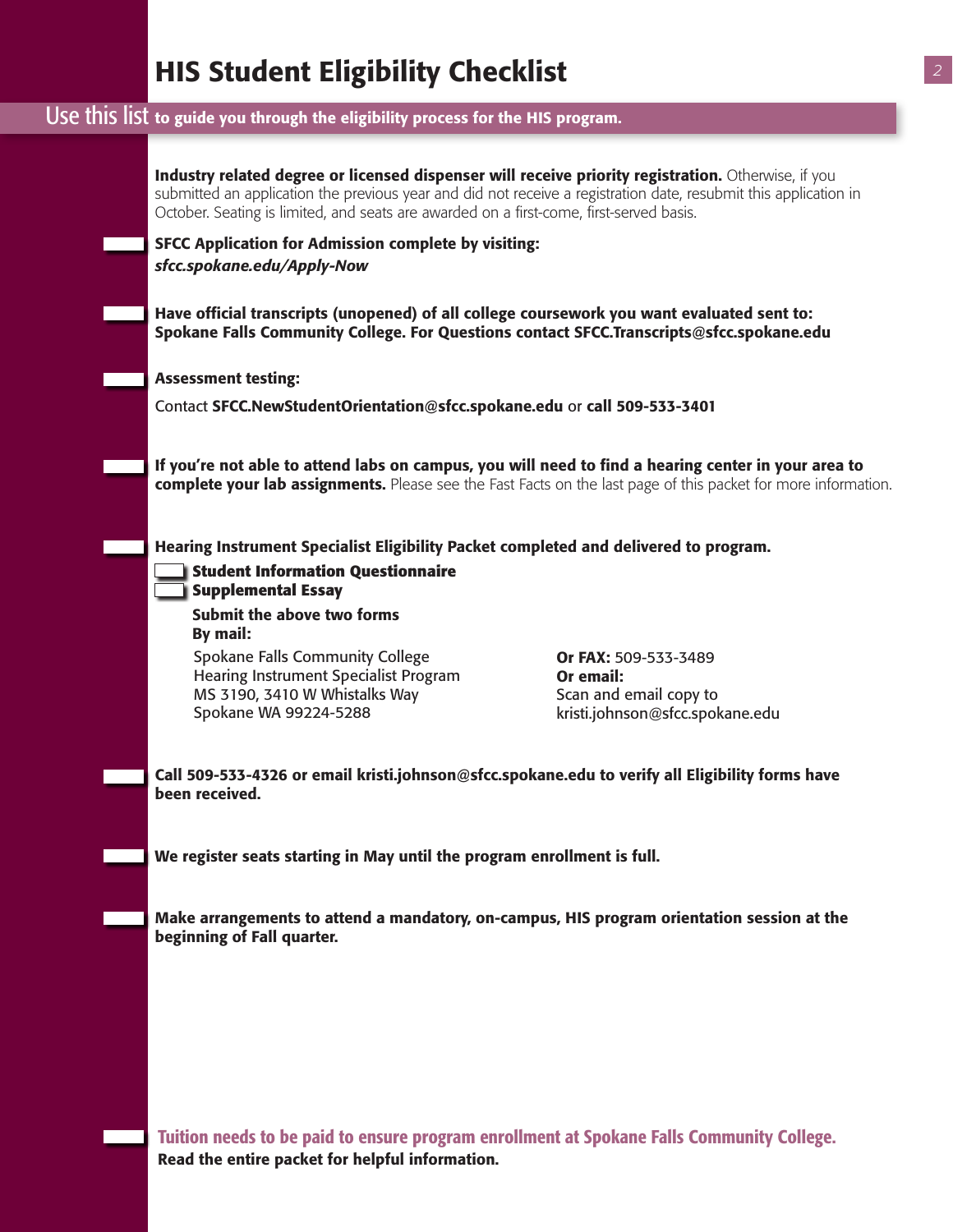

### Spokane Falls Community College STUDENT INFORMATION QUESTIONNAIRE

**Complete and return to the Hearing Instrument Specialist Program.**

#### **RESIDENCY INFORMATION**

| Name                                                                                                                                                                                                                                                                                                                                                                                                       |                                                       |             |              |           |  |  |  |  |
|------------------------------------------------------------------------------------------------------------------------------------------------------------------------------------------------------------------------------------------------------------------------------------------------------------------------------------------------------------------------------------------------------------|-------------------------------------------------------|-------------|--------------|-----------|--|--|--|--|
| First                                                                                                                                                                                                                                                                                                                                                                                                      | Last                                                  |             | Student ID   |           |  |  |  |  |
| Mailing address                                                                                                                                                                                                                                                                                                                                                                                            |                                                       |             |              |           |  |  |  |  |
|                                                                                                                                                                                                                                                                                                                                                                                                            | <b>Street</b>                                         | City        | <b>State</b> | ZIP       |  |  |  |  |
| Phone number                                                                                                                                                                                                                                                                                                                                                                                               | <u> 1989 - Johann Stoff, fransk politik (d. 1989)</u> | Cell number |              |           |  |  |  |  |
| E-mail address                                                                                                                                                                                                                                                                                                                                                                                             |                                                       |             |              |           |  |  |  |  |
| How did you hear about this program?                                                                                                                                                                                                                                                                                                                                                                       |                                                       |             |              |           |  |  |  |  |
| No.                                                                                                                                                                                                                                                                                                                                                                                                        |                                                       |             |              |           |  |  |  |  |
| <b>No</b>                                                                                                                                                                                                                                                                                                                                                                                                  |                                                       |             |              |           |  |  |  |  |
| <b>No</b>                                                                                                                                                                                                                                                                                                                                                                                                  |                                                       |             |              |           |  |  |  |  |
| <b>No</b>                                                                                                                                                                                                                                                                                                                                                                                                  |                                                       |             |              |           |  |  |  |  |
|                                                                                                                                                                                                                                                                                                                                                                                                            |                                                       |             |              | <b>No</b> |  |  |  |  |
|                                                                                                                                                                                                                                                                                                                                                                                                            |                                                       |             |              | No        |  |  |  |  |
|                                                                                                                                                                                                                                                                                                                                                                                                            |                                                       |             |              | No.       |  |  |  |  |
| Yes<br>No                                                                                                                                                                                                                                                                                                                                                                                                  |                                                       |             |              |           |  |  |  |  |
| If no, please specify state in which you plan to work                                                                                                                                                                                                                                                                                                                                                      |                                                       |             |              |           |  |  |  |  |
|                                                                                                                                                                                                                                                                                                                                                                                                            |                                                       |             |              |           |  |  |  |  |
|                                                                                                                                                                                                                                                                                                                                                                                                            |                                                       |             |              |           |  |  |  |  |
|                                                                                                                                                                                                                                                                                                                                                                                                            |                                                       |             |              | No.       |  |  |  |  |
| Are you currently employed (We recommend 17 hours per week, maximum, while enrolled)? $\Box$ Yes $\Box$<br>No.                                                                                                                                                                                                                                                                                             |                                                       |             |              |           |  |  |  |  |
|                                                                                                                                                                                                                                                                                                                                                                                                            | If yes, number of hours per week you work:            |             |              |           |  |  |  |  |
| This is a low-residency, hybrid program that allows students a lot of flexibility with their schedules; however, it<br>requires extra time and money to attend the required on-campus sessions. It may require requesting time off from<br>work. The program is rigorous and time-intensive college-level program that involves between 40-239 lab hours per<br>quarter and 36-45 hours per week to study. |                                                       |             |              |           |  |  |  |  |
| <b>Yes</b><br>No.                                                                                                                                                                                                                                                                                                                                                                                          |                                                       |             |              |           |  |  |  |  |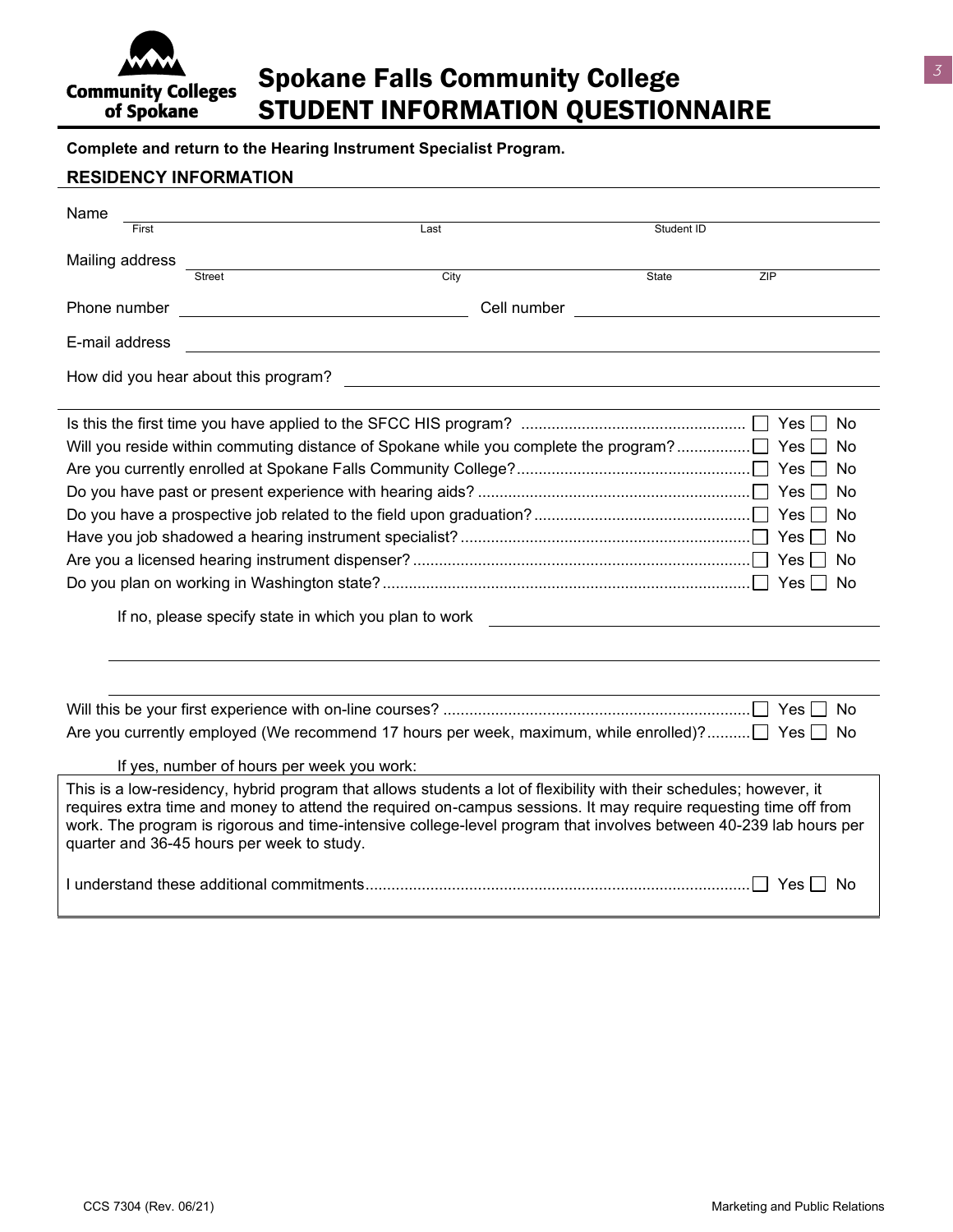

## Spokane Falls Community College SUPPLEMENTAL ESSAY

Please provide a one-page answer to the following question, in the space provided below. Submit along with the Student Intent Questionnaire form (ccs 7304).

This essay is not intended, in any way, to screen you out of the program.

Name

First Last

#### **Please explain why you would like to become a Hearing Instrument Specialist**

#### **Computer Specifications for Online Courses**

#### **Some courses may have additional requirements – check the course description for more information**

[https://sfcc.spokane.edu/What-to-Study/Virtual-Campus/Technology-Help](sfcc.spokane.edu/what-to-study/virtual-campus/technology-help)

I understand that the HIS Program:

- 1) Requires access to a newer PC-based computer (not Mac) onto which the student can load hearing aid fitting software. We recommend the following minimum requirements.
	- Processor-3 GHz or faster
	- RAM-8 GB or more
	- Hard disk space-4 GB or more
	- Operating system supported-Windows 8, 10
	- USB ports- at least one
- 2) Requires access to a PC microphone, headset and webcam.

I understand the computer specifications for SFCC online courses.  $\Box$  Yes  $\Box$  No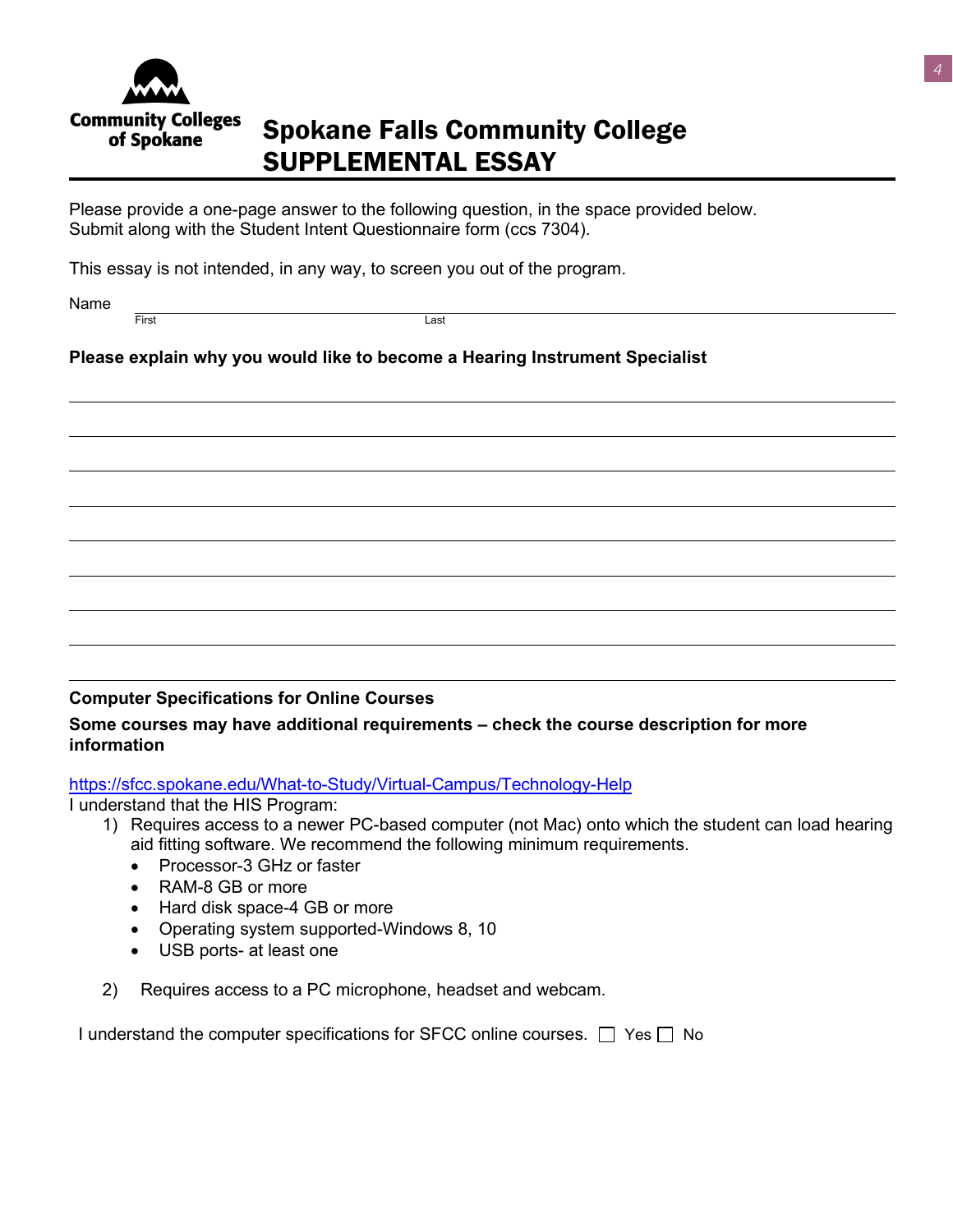### SFCC HIS Program Mandatory Requirements\*

| <b>QUARTER</b>                                                | <b>EVENT</b>            | <b>TENTATIVE TIME</b>                                 | <b>LOCATION</b> |  |  |  |  |
|---------------------------------------------------------------|-------------------------|-------------------------------------------------------|-----------------|--|--|--|--|
| 1st Quarter (fall of 1st year)                                |                         |                                                       |                 |  |  |  |  |
| 2nd Quarter (winter of 1st year)                              |                         |                                                       | Supervisor      |  |  |  |  |
|                                                               |                         |                                                       |                 |  |  |  |  |
| 3rd Quarter (spring of 1st year)                              | 1) HIS 134, HIS 136 and | HIS 138 labs 141 hours (min.)***  SFCC or w/ Licensed | Supervisor      |  |  |  |  |
|                                                               |                         |                                                       |                 |  |  |  |  |
| No classes are offered through the HIS program in the summer. |                         |                                                       |                 |  |  |  |  |
| 4th Quarter (fall of 2nd year)                                | 1) HIS 201 and          |                                                       | Supervisor      |  |  |  |  |
|                                                               |                         |                                                       |                 |  |  |  |  |
| 5th Quarter (winter of 2nd year)                              | 1) HIS 210 and          | HIS 215 labs 140 hours (min.)***  SFCC or w/ Licensed | Supervisor      |  |  |  |  |
|                                                               |                         |                                                       |                 |  |  |  |  |
| 6th Quarter (spring of 2nd year)                              | 1) HIS 222 lab and      |                                                       | Supervisor      |  |  |  |  |
|                                                               |                         |                                                       |                 |  |  |  |  |

When enrolling in classes which are not offered through the HIS Program, please take into consideration that **once per quarter you will need to be on campus at SFCC all day for three days.**

Please note: At the end of each quarter, the online classes are deleted and the students no longer have access to them.

- \* This calendar is not an all-inclusive schedule of events. It is meant to be a guideline for the students and supervisors so they have a general idea of what to expect. Times are subject to change.
- \*\* Students will be required to participate in occasional discussions either at SFCC or over the web at various times during the 2-year program. Discussion dates will be announced as soon as they are known.
- \*\*\*Lab/clinical hours are based on the current curriculum and are subject to change. Refer to the official school curriculum for questions.

If a student fails the requirements for any class, and if an "Incomplete" is granted, the student will have to make additional visits to Spokane Falls Community College in Spokane, Washington at the student's expense in order to fulfill the course requirements.